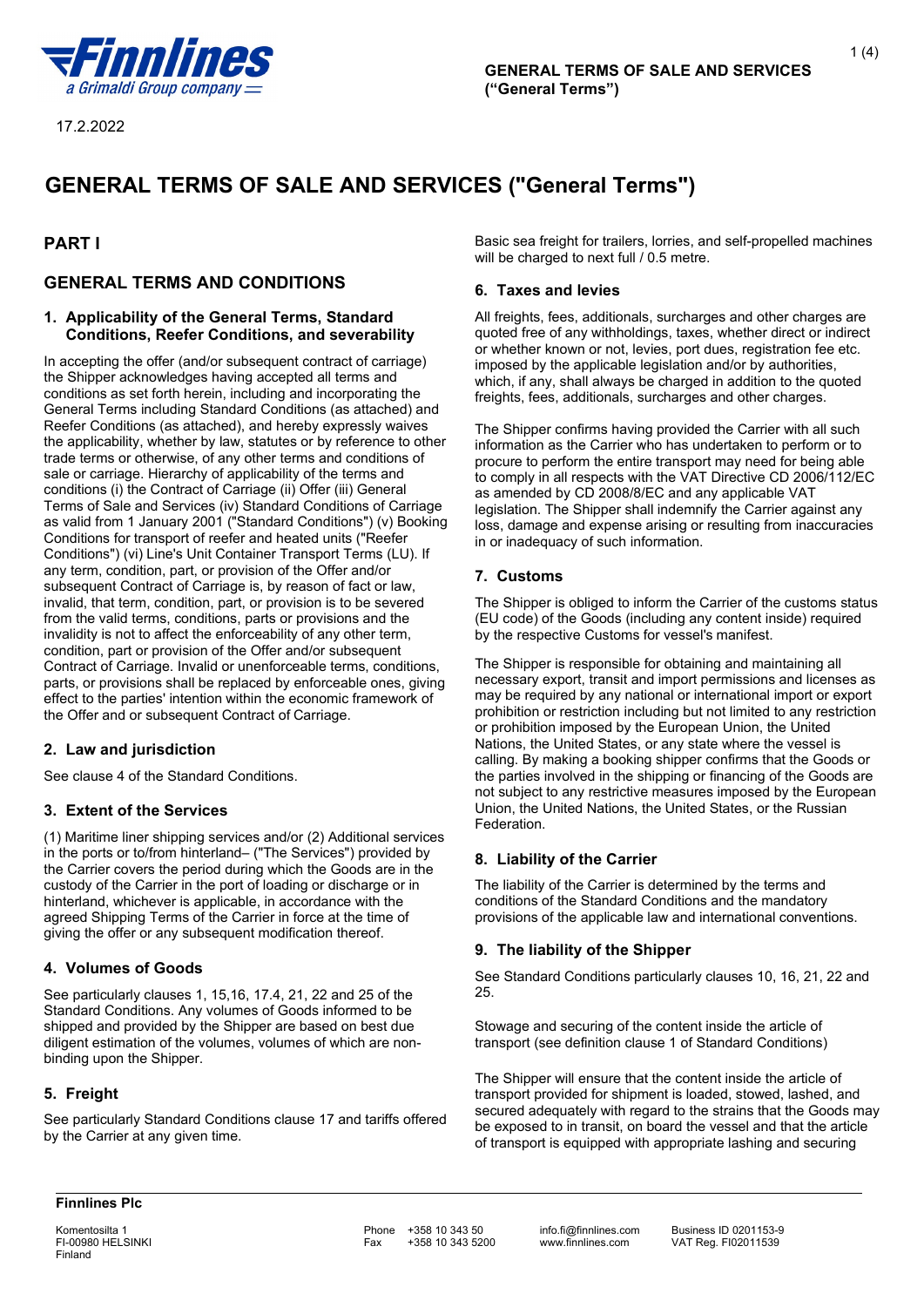

points accessible outside of the skeleton of the article of transport.

To simplify the mutual claims handling procedure and settling practice no claim, where the damage and / or loss ("Damage") is under EUR 400, shall be submitted to the carrier, except in cases, where the Damage is indisputably caused by negligence of the carrier.

## **10.Documentation**

The carriage of each shipment of Goods is evidenced by the Carrier issued document of transport, Liner Waybill ("LWB") or Bill of Lading ("B/L") or Freight Ticket (FT), in the form as attached to these General Terms.

#### **Non-documentation and liability**

The Parties may agree, to simplify and rationalize the documentary procedure and the logistics, that no document of transport is issued for a particular or all of the shipments. The Parties agree that each shipment of Goods is however subject to "as if the document of transport, for that shipment had been issued by the Carrier". The Contract of Carriage in question is subject to these terms of the Contract, the General Terms and the Standard Conditions had the Carrier issued a document of transport for the carriage of that shipment of Goods instead. In case the Shipper is not the consignee, then the Shipper accepts the Standard Conditions not only on his own behalf but also for and on behalf of the consignee and/or the owner of the shipment of Goods in question, whichever applicable, and warrants that he has authority to do so. The contractual relationship between the Carrier and the consignee, if other than the Shipper, is determined by the terms and conditions of the Contract of Carriage, incorporating Standard Conditions, and evidenced by the issued document of transport or not as above and by the mandatory provisions of any applicable law.

# **11.Partnership**

Nothing in the Contract of Carriage or in the General Terms shall constitute or shall be deemed to constitute a partnership, joint venture, or cooperation of any kind between the Parties hereto.

# **PART II**

# **MARITIME LINER SERVICE**

#### **1. Timetables and transit times**

See Standard Conditions clause 12.

The Carrier provides maritime liner services in accordance with the pre-published timetables. The departure times, transit times, arrival times or sailing plans are approximate and not guaranteed. They are not considered to be part of the Contract and are subject to change without notice.

**Closing time** is time expressed in hours before the announced departure time of the vessel. The Goods for shipment have to have been arrived and to be declared by the Shipper in the port loading in order that the Goods are loaded on board the vessel for the intended departure. Goods having arrived and / or declared after the Closing time will be entered in the waiting list and are loaded in order of arrival subject to space available.

2 (4)

#### **2. Non-utilization of agreed space**

The Carrier reserves the right to collect deadfreight for the goods booked by the Shipper and confirmed by the Carrier for the nonutilised reserved cargo space at the Carrier's tariff as from time to time in force.

No-show fee of EUR 150 per unit shall apply to non-utilized cargo space of booked trailers and lorries in case the booking has not been cancelled by the Shipper no less than 2 hours before the ship's departure, in Germany-Russia traffic no less than 4 hours before the departure.

#### **3. Surcharges**

The freights are quoted free and without any by Carrier applied surcharges.

## **3.1**. **Bunker Surcharge**

All freight rates are exclusive of bunker surcharge, BRF. The surcharge is based on the mix of ULSFO (75%) and MGO (25%) price notation in Rotterdam, as published by PLATTS Bunker Wire.

The observation period of the fuel prices is one calendar month.

The amount of surcharge is based on the following table, where the bunker price index is calculated as described above. The surcharge is valid until there is a change in the bunker prices to validate an adjustment. The surcharge is then adjusted on the first working day of the month, and a notice is given to the customers and / or published on Finnlines' website. The new bunker surcharge will be valid on the 7th day of the month.

The clause will be re-evaluated whenever there are significant changes in relevant factors (principally on yearly basis).

Kindly note that the bunker surcharge will be defined as percentage of the freight, except for trailers and lorries in the Baltic Services for which EUR/lane metre will be used.

Komentosilta 1 **Phone +358 10 343 50** info.fi@finnlines.com Business ID 0201153-9<br>Fi-00980 HELSINKI Fax +358 10 343 5200 www.finnlines.com VAT Req. FI02011539 +358 10 343 5200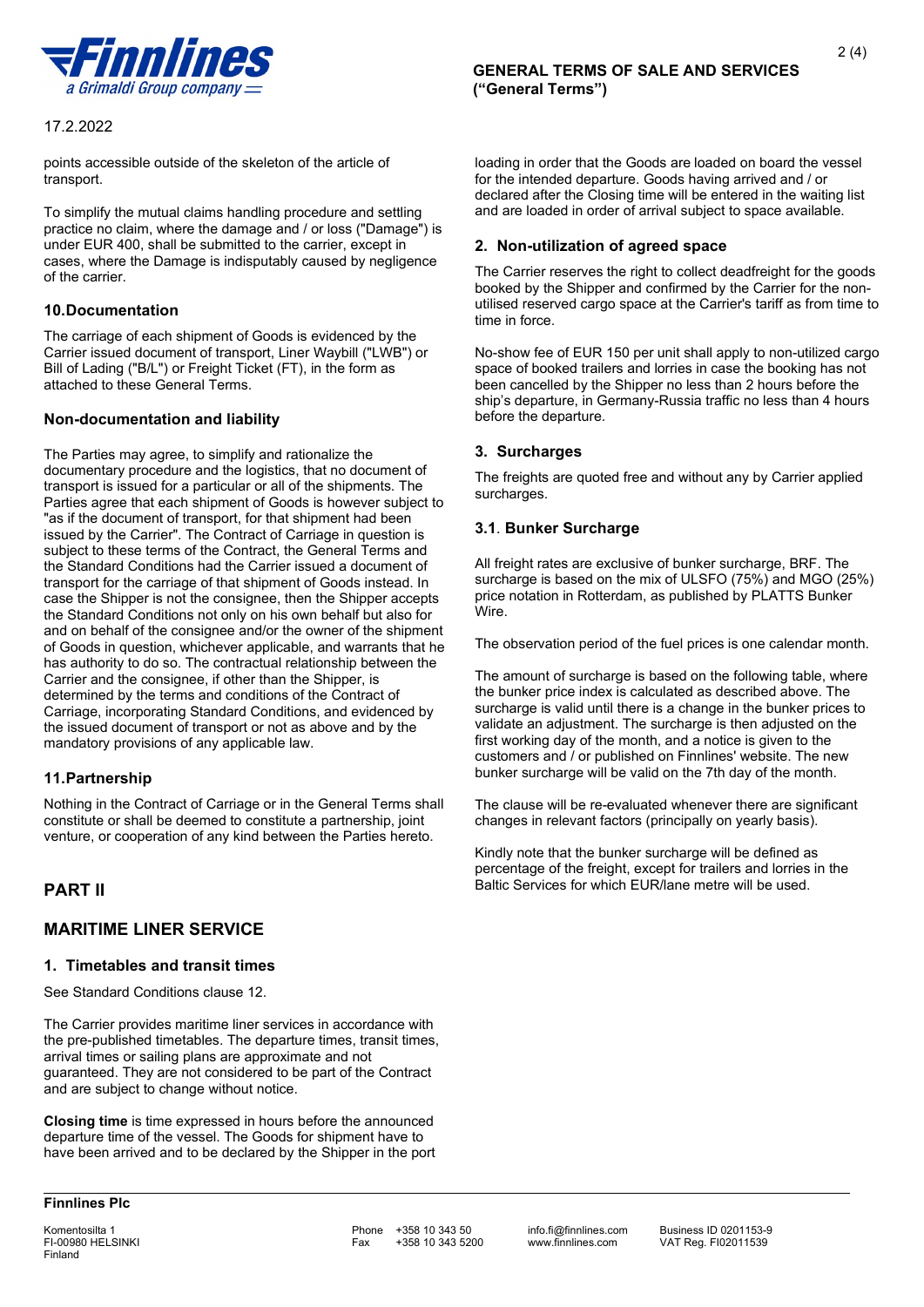

See for table below.

- 1. The average price of ULSFO (75%) and MGO (25%) per 1000kg in EUR
- 2. Baltic Sea: Trailers, lorries EUR / lane metre
- 3. Baltic Sea: Other cargo, Per cent
- 4. North Sea: All cargo, Per cent

| 1     | 2       | 3         | 4         |
|-------|---------|-----------|-----------|
| 127.5 | $-6.72$ | $-13.23%$ | $-13.23%$ |
| 135.0 | $-6.40$ | $-12.60%$ | $-12.60%$ |
| 142.5 | $-6.08$ | $-11.97%$ | $-11.97%$ |
| 150.0 | $-5.76$ | $-11.34%$ | $-11.34%$ |
| 157.5 | $-5.44$ | $-10.71%$ | $-10.71%$ |
| 165.0 | $-5.12$ | $-10.08%$ | $-10.08%$ |
| 172.5 | $-4.80$ | $-9.45%$  | $-9.45%$  |
| 180.0 | $-4.48$ | $-8.82%$  | $-8.82%$  |
| 187.5 | $-4.16$ | $-8.19%$  | $-8.19%$  |
| 195.0 | $-3.84$ | $-7.56%$  | $-7.56%$  |
| 202.5 | $-3.52$ | $-6.93%$  | $-6.93%$  |
| 210.0 | $-3.20$ | $-6.30%$  | $-6.30%$  |
| 217.5 | $-2.88$ | $-5.67%$  | $-5.67%$  |
| 225.0 | $-2.56$ | $-5.04%$  | $-5.04%$  |
| 232.5 | $-2.24$ | $-4.41%$  | $-4.41%$  |
| 240.0 | $-1.92$ | $-3.78%$  | $-3.78%$  |
| 247.5 | $-1.60$ | $-3.15%$  | $-3.15%$  |
| 255.0 | $-1.28$ | $-2.52%$  | $-2.52%$  |
| 262.5 | $-0.96$ | $-1.89%$  | $-1.89%$  |
| 270.0 | $-0.64$ | $-1.26%$  | $-1.26%$  |
| 277.5 | $-0.32$ | $-0.63%$  | $-0.63%$  |
| 285.0 | 0.00    | $0\%$     | $0\%$     |
| 292.5 | 0.32    | 0.63%     | 0.63%     |
| 300.0 | 0.64    | 1.26 %    | 1.26 %    |
| 307.5 | 0.96    | 1.89 %    | 1.89 %    |
| 315.0 | 1.28    | 2.52 %    | 2.52 %    |
| 322.5 | 1.60    | 3.15 %    | 3.15 %    |
| 330.0 | 1.92    | 3.78 %    | 3.78 %    |
| 337.5 | 2.24    | 4.41 %    | 4.41%     |
| 345.0 | 2.56    | 5.04 %    | 5.04 %    |
| 352.5 | 2.88    | 5.67 %    | 5.67 %    |
| 360.0 | 3.20    | 6.30 %    | 6.30 %    |
| 367.5 | 3.52    | 6.93 %    | 6.93 %    |
| 375.0 | 3.84    | 7.56 %    | 7.56 %    |
| 382.5 | 4.16    | 8.19%     | 8.19%     |
| 390.0 | 4.48    | 8.82 %    | 8.82 %    |
| 397.5 | 4.80    | 9.45 %    | 9.45 %    |
| 405.0 | 5.12    | 10.08 %   | 10.08 %   |
| 412.5 | 5.44    | 10.71 %   | 10.71 %   |
| 420.0 | 5.76    | 11.34 %   | 11.34 %   |
| 427.5 | 6.08    | 11.97 %   | 11.97 %   |
| 435.0 | 6.40    | 12.60 %   | 12.60 %   |

| 442.5 | 6.72                                   | 13.23 % | 13.23 % |
|-------|----------------------------------------|---------|---------|
| 450.0 | 7.04                                   | 13.86 % | 13.86 % |
| 457.5 | 7.36                                   | 14.49 % | 14.49 % |
| 465.0 | 7.68                                   | 15.12 % | 15.12 % |
| 472.5 | 8.00                                   | 15.75 % | 15.75 % |
| 480.0 | 8.32                                   | 16.38 % | 16.38 % |
| 487.5 | 8.64                                   | 17.01 % | 17.01 % |
| 495.0 | 8.96                                   | 17.64 % | 17.64 % |
| 502.5 | 9.28                                   | 18.27 % | 18.27 % |
| 510.0 | 9.60                                   | 18.90 % | 18.90 % |
| 517.5 | 9.92                                   | 19.53 % | 19.53 % |
| 525.0 | 10.24                                  | 20.16 % | 20.16 % |
| 532.5 | 10.56                                  | 20.79 % | 20.79%  |
| 540.0 | 10.88                                  | 21.42 % | 21.42 % |
| 547.5 | 11.20                                  | 22.05 % | 22.05 % |
| 555.0 | 11.52                                  | 22.68 % | 22.68%  |
| 562.5 | 11.84                                  | 23.31 % | 23.31 % |
| 570.0 | 12.16                                  | 23.94 % | 23.94 % |
| 577.5 | 12.48                                  | 24.57 % | 24.57 % |
| 585.0 | 12.80                                  | 25.20 % | 25.20 % |
| 592.5 | 13.12                                  | 25.83 % | 25.83 % |
| 600.0 | 13.44                                  | 26.46 % | 26.46 % |
| 607.5 | 13.76                                  | 27.09 % | 27.09 % |
| 615.0 | 14.08                                  | 27.72 % | 27.72 % |
| 622.5 | 14.40                                  | 28.35 % | 28.35 % |
| 630.0 | 14.72                                  | 28.98 % | 28.98 % |
| 637.5 | 15.04                                  | 29.61 % | 29.61 % |
| 645.0 | 15.36                                  | 30.24 % | 30.24 % |
| 652.5 | 15.68                                  | 30.87 % | 30.87 % |
| 660.0 | 16.00                                  | 31.50 % | 31.50 % |
| 667.5 | 16.32                                  | 32.13 % | 32.13 % |
| 675.0 | 16.64                                  | 32.76 % | 32.76 % |
| 682.5 | 16.96                                  | 33.39 % | 33.39 % |
| 690.0 | 17.28                                  | 34.02 % | 34.02 % |
| 697.5 | 17.60                                  | 34.65 % | 34.65 % |
| 705.0 | 17.92                                  | 35.28 % | 35.28 % |
| 712.5 | 18.24                                  | 35.91 % | 35.91 % |
| 720.0 | 18.56                                  | 36.54 % | 36.54 % |
| 727.5 | 18.88                                  | 37.17 % | 37.17 % |
| 735.0 | 19.20                                  | 37.80 % | 37.80 % |
| 742.5 | 19.52                                  | 38.43 % | 38.43 % |
| 750.0 | 19.84                                  | 39.06 % | 39.06 % |
| 757.5 | 20.16                                  | 39.69 % | 39.69 % |
| 765.0 | 20.48                                  | 40.32 % | 40.32 % |
| 772.5 | 20.80                                  | 40.95 % | 40.95 % |
| 780.0 | 21.12                                  | 41.58 % | 41.58 % |
| 787.5 | 21.44                                  | 42.21 % | 42.21 % |
| 795.0 | 21.76                                  | 42.84 % | 42.84 % |
| 802.5 | and higher, BRF surcharges accordingly |         |         |

#### **Finnlines Plc**

**Finland**